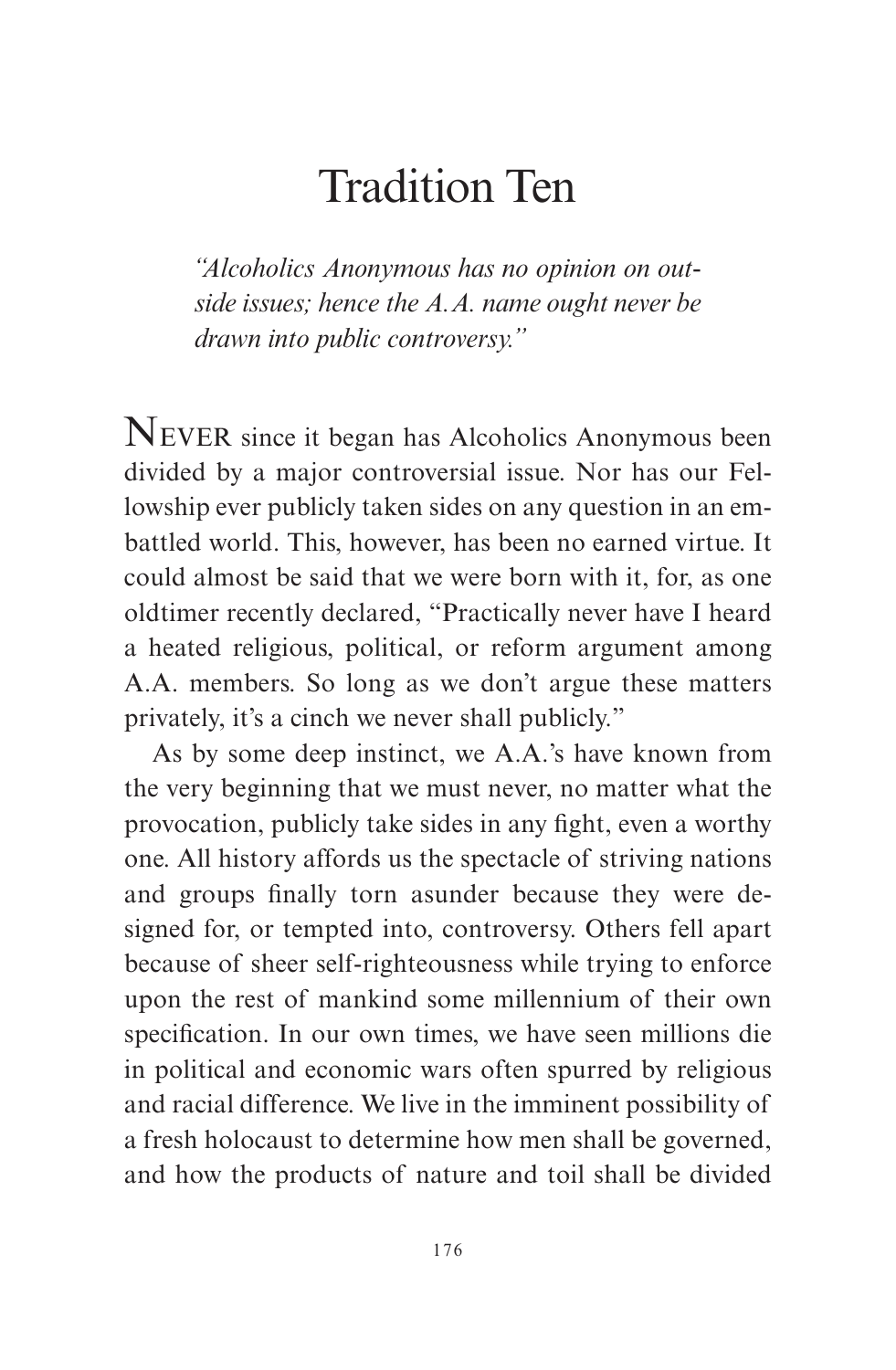among them. That is the spiritual climate in which A.A. was born, and by God's grace has nevertheless flourished.

Let us reemphasize that this reluctance to fight one another or anybody else is not counted as some special virtue which makes us feel superior to other people. Nor does it mean that the members of Alcoholics Anonymous, now restored as citizens of the world, are going to back away from their individual responsibilities to act as they see the right upon issues of our time. But when it comes to A.A. as a whole, that's quite a different matter. In this respect, we do not enter into public controversy, because we know that our Society will perish if it does. We conceive the survival and spread of Alcoholics Anonymous to be something of far greater importance than the weight we could collectively throw back of any other cause. Since recovery from alcoholism is life itself to us, it is imperative that we preserve in full strength our means of survival.

Maybe this sounds as though the alcoholics in A.A. had suddenly gone peaceable, and become one great big happy family. Of course, this isn't so at all. Human beings that we are, we squabble. Before we leveled off a bit, A.A. looked more like one prodigious squabble than anything else, at least on the surface. A corporation director who had just voted a company expenditure of a hundred thousand dollars would appear at an A.A. business meeting and blow his top over an outlay of twenty-five dollars' worth of needed postage stamps. Disliking the attempt of some to manage a group, half its membership might angrily rush off to form another group more to their liking. Elders, temporarily turned Pharisee, have sulked. Bitter attacks have been di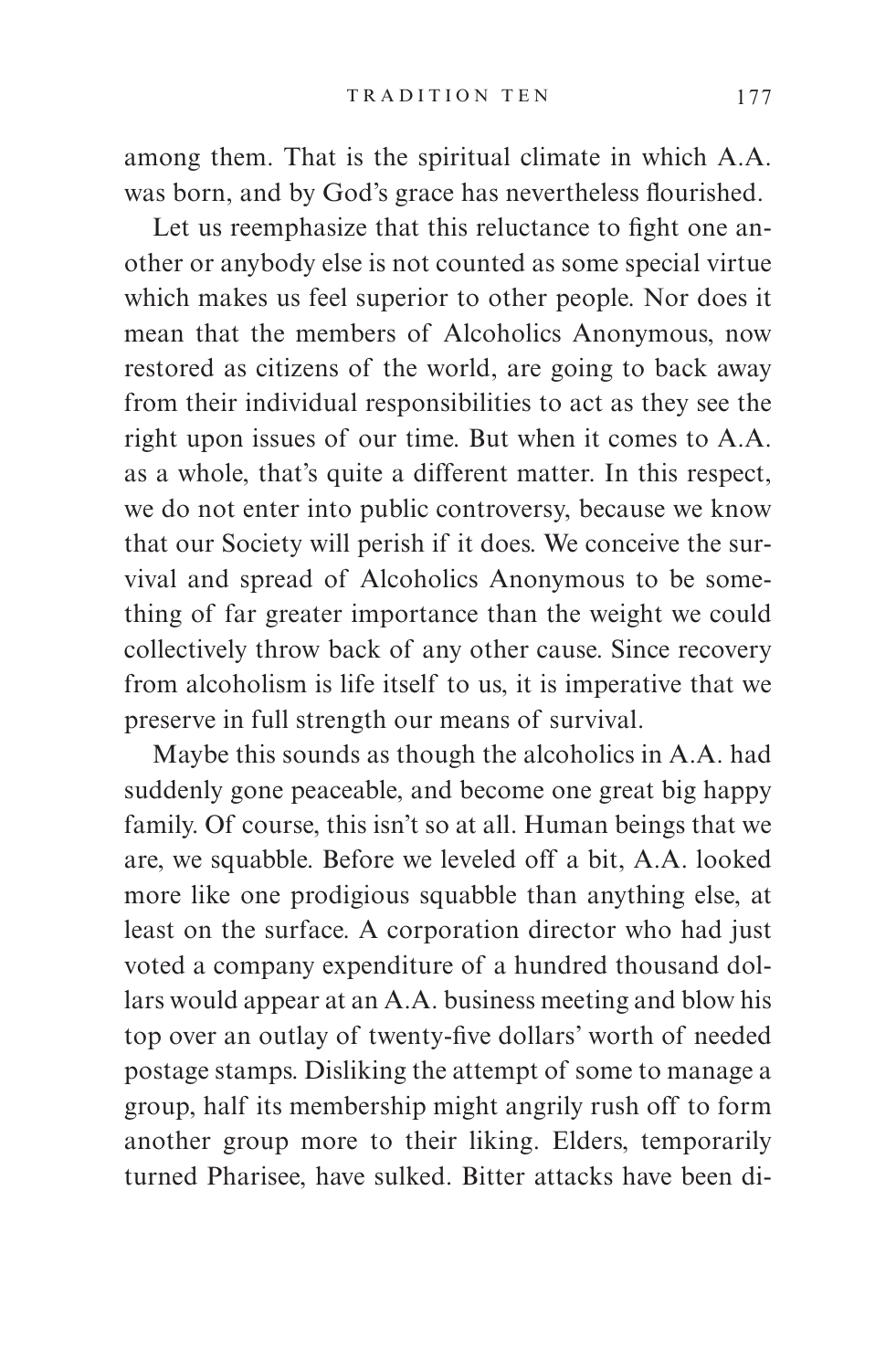rected against people suspected of mixed motives. Despite their din, our puny rows never did A.A. a particle of harm. They were just part and parcel of learning to work and live together. Let it be noted, too, that they were almost always concerned with ways to make A.A. more effective, how to do the most good for the most alcoholics.

The Washingtonian Society, a movement among alcoholics which started in Baltimore a century ago, almost discovered the answer to alcoholism. At first, the society was composed entirely of alcoholics trying to help one another. The early members foresaw that they should dedicate themselves to this sole aim. In many respects, the Washingtonians were akin to A.A. of today. Their membership passed the hundred thousand mark. Had they been left to themselves, and had they stuck to their one goal, they might have found the rest of the answer. But this didn't happen. Instead, the Washingtonians permitted politicians and reformers, both alcoholic and nonalcoholic, to use the society for their own purposes. Abolition of slavery, for example, was a stormy political issue then. Soon, Washingtonian speakers violently and publicly took sides on this question. Maybe the society could have survived the abolition controversy, but it didn't have a chance from the moment it determined to reform America's drinking habits. When the Washingtonians became temperance crusaders, within a very few years they had completely lost their effectiveness in helping alcoholics.

The lesson to be learned from the Washingtonians was not overlooked by Alcoholics Anonymous. As we surveyed the wreck of that movement, early A.A. members resolved